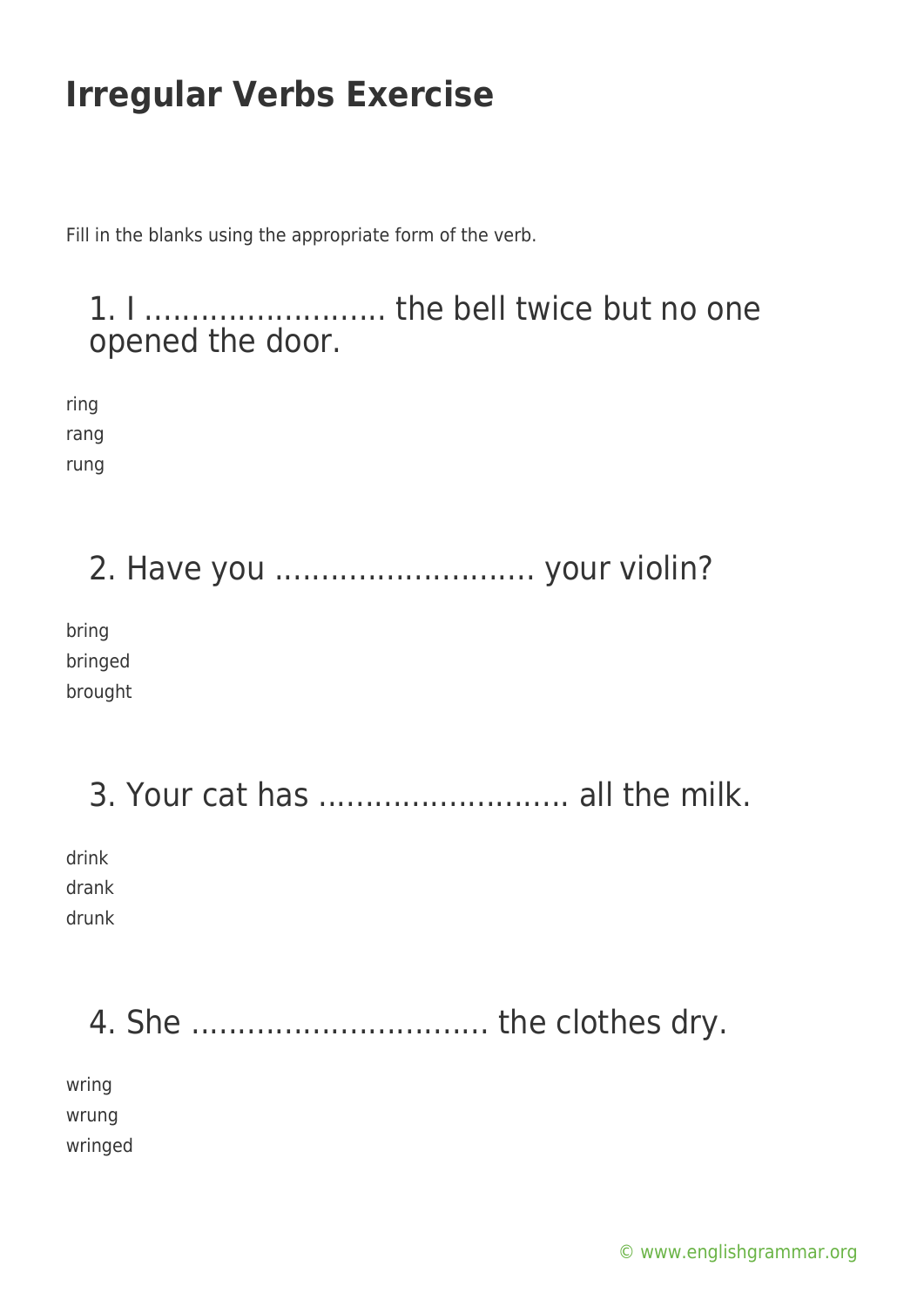|  |  | 5. They  a deep well. |  |  |  |
|--|--|-----------------------|--|--|--|
|--|--|-----------------------|--|--|--|

dig dug digged

6. I ............................... the whole day in bed.

spend spent spended

# 7. The place ............................. of damp.

smelled smelt Either could be used here

> 8. She ................................ like a star at the party.

shine shined shone

[© www.englishgrammar.org](https://www.englishgrammar.org/)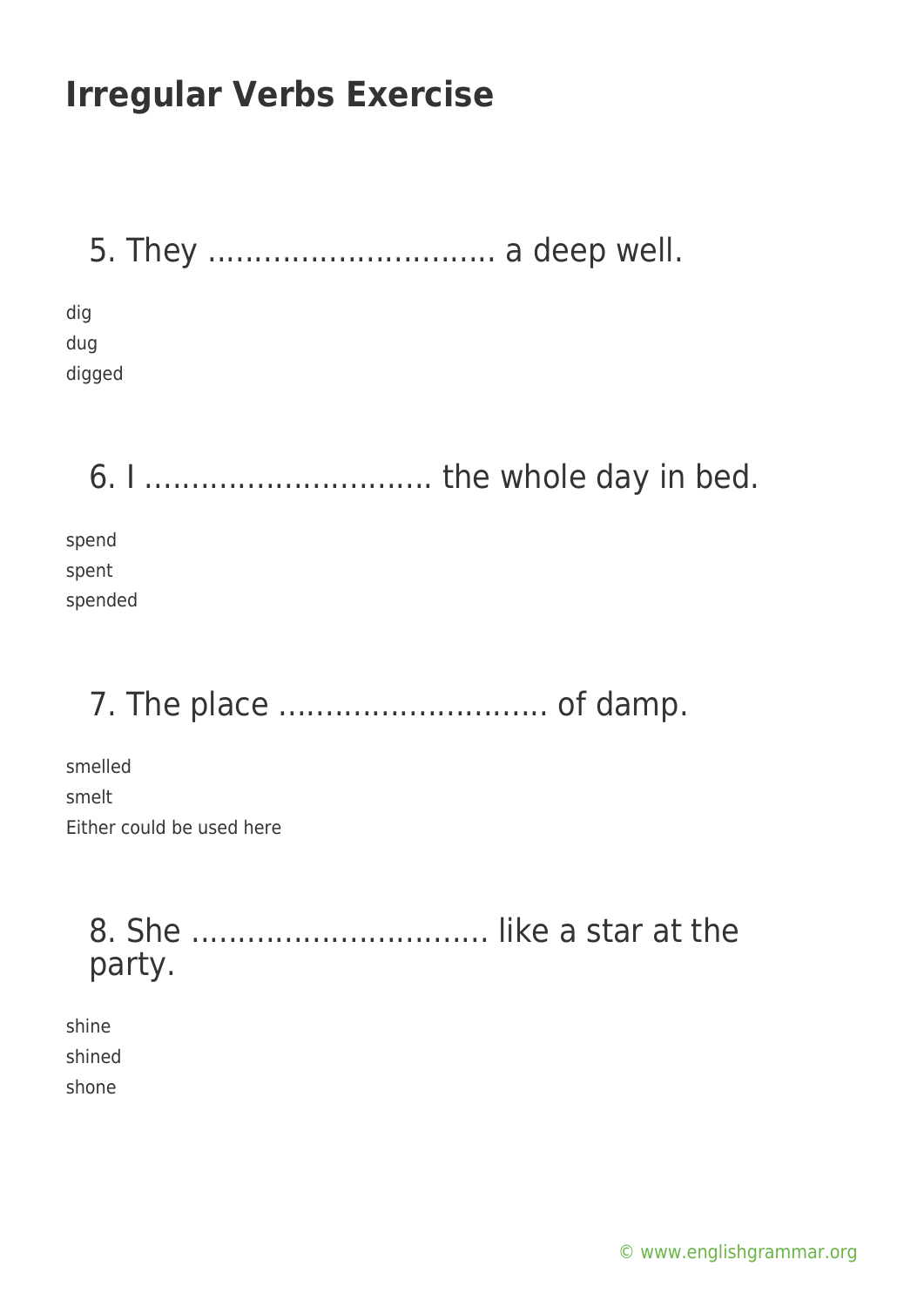9. I .............................. some juice on the carpet.

spilled spilt Either could be used here

#### 10. Suddenly a brilliant idea ................................. me.

strike struck struk

11. He was wearing a ................................ shirt.

torn tored tore

12. I .............................. up hearing a noise. waked woke woked